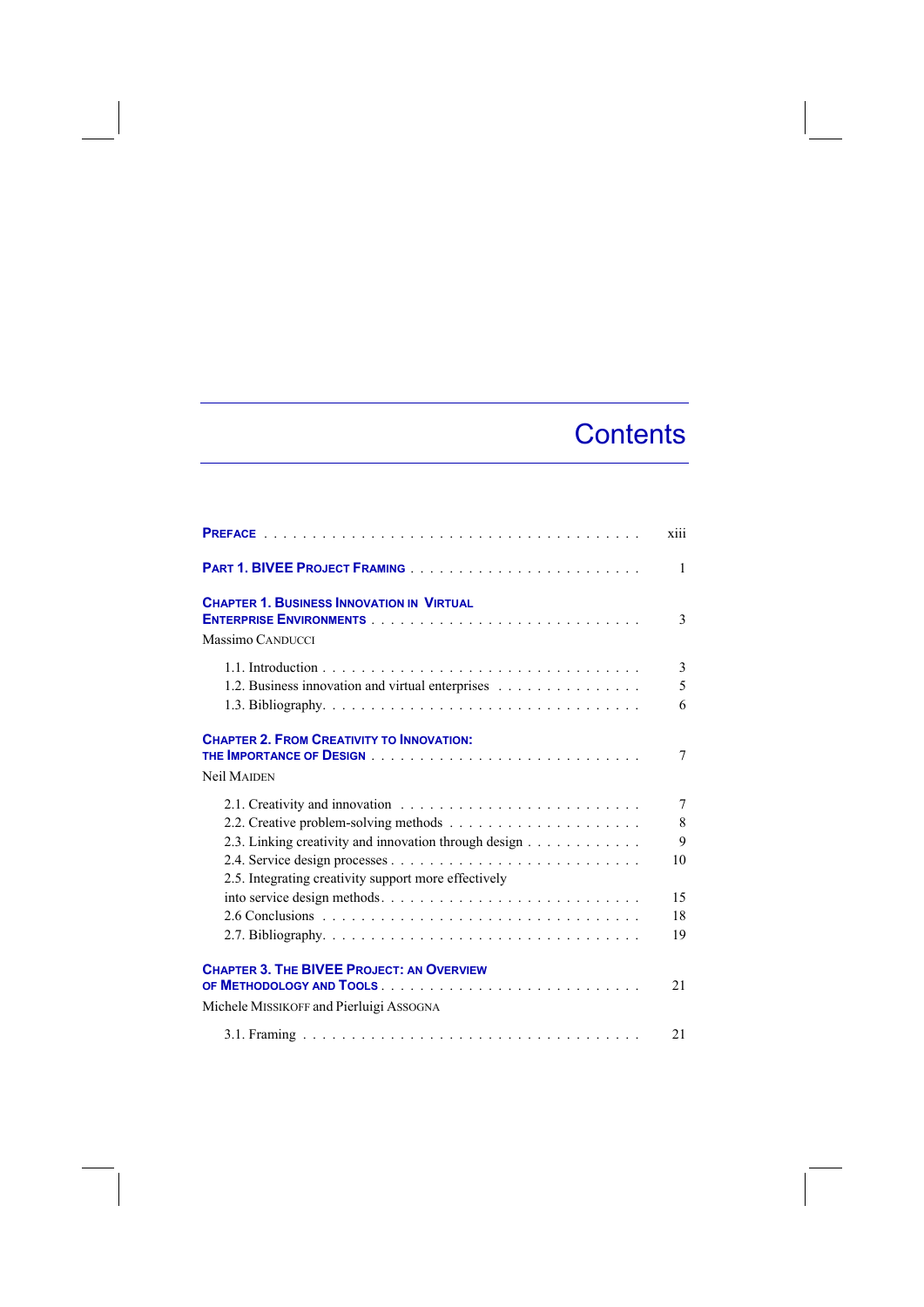## vi Enterprise Innovation

| 3.2. The mission of BIVEE $\ldots \ldots \ldots \ldots \ldots \ldots \ldots \ldots \ldots$ | 24 |
|--------------------------------------------------------------------------------------------|----|
| 3.3. Business ecosystems and virtual enterprises                                           | 26 |
|                                                                                            | 29 |
| 3.5. A participatory space for business innovation.                                        | 34 |
|                                                                                            | 37 |
|                                                                                            | 40 |
| 3.8. The macro-architecture of the BIVEE platform.                                         | 42 |
|                                                                                            | 44 |
|                                                                                            | 46 |
| PART 2. STORYTELLING ON BIVEE EXPERIENCE                                                   | 47 |
| <b>CHAPTER 4. A PROJECT OF COLLABORATIVE</b>                                               |    |
|                                                                                            | 49 |
| Cristina CRISTALLI, Daniela ISIDORI and Isabella TERZONI                                   |    |
|                                                                                            | 49 |
|                                                                                            | 50 |
|                                                                                            | 50 |
|                                                                                            | 58 |
|                                                                                            | 60 |
|                                                                                            | 64 |
|                                                                                            | 66 |
|                                                                                            | 69 |
|                                                                                            | 71 |
| <b>CHAPTER 5. A DAY OF NETWORKED</b>                                                       |    |
|                                                                                            | 73 |
| Fernando GIGANTE VALENCIA, Anil PACACI and Ali Anil SINACI                                 |    |
|                                                                                            | 73 |
|                                                                                            | 75 |
|                                                                                            | 76 |
|                                                                                            | 76 |
|                                                                                            | 77 |
|                                                                                            | 77 |
|                                                                                            | 79 |
|                                                                                            | 80 |
|                                                                                            | 80 |
|                                                                                            | 81 |
|                                                                                            | 82 |
|                                                                                            | 83 |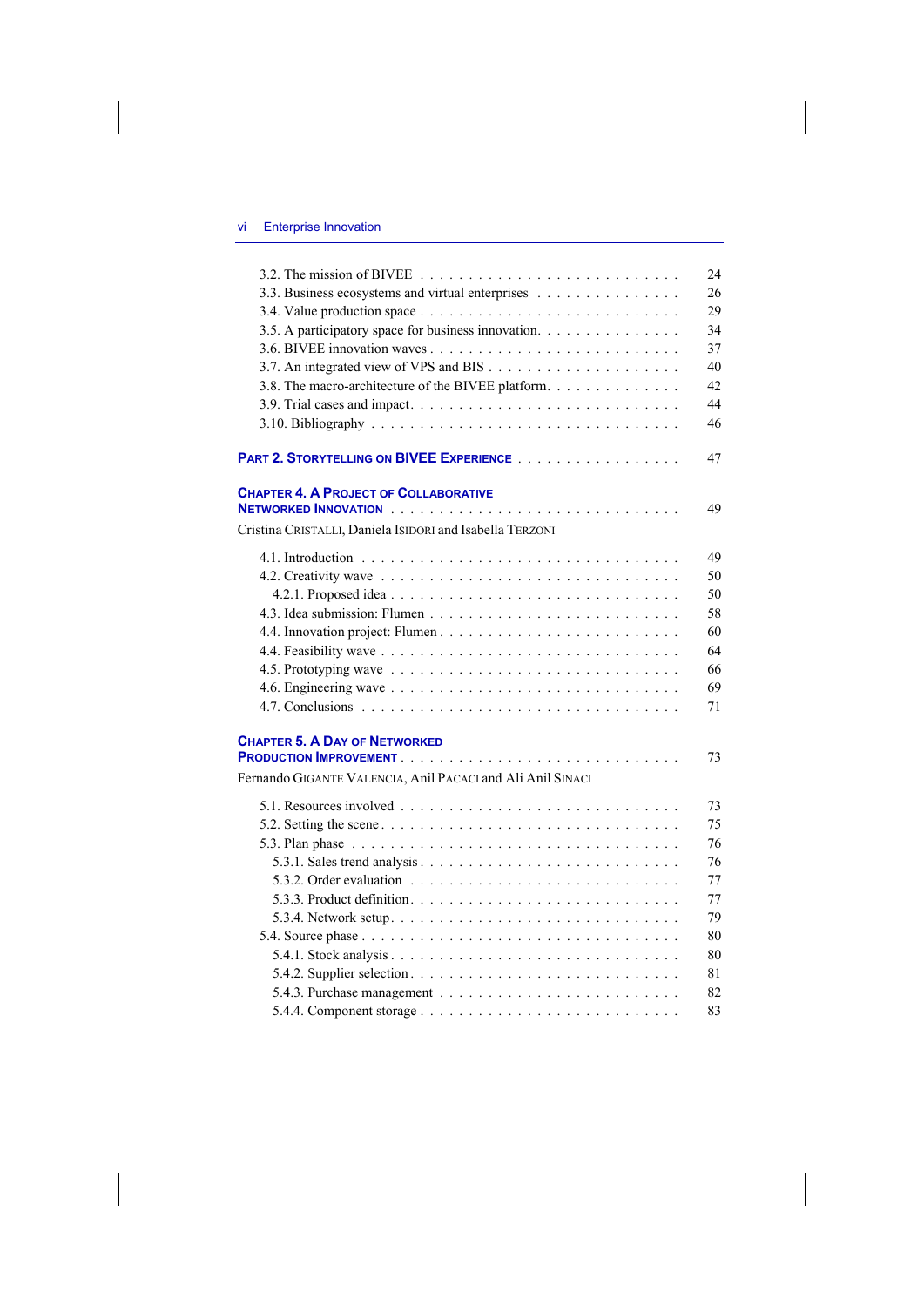|                                                                                                                     | 83  |
|---------------------------------------------------------------------------------------------------------------------|-----|
|                                                                                                                     | 83  |
|                                                                                                                     | 84  |
|                                                                                                                     | 85  |
|                                                                                                                     | 85  |
|                                                                                                                     | 86  |
|                                                                                                                     | 86  |
|                                                                                                                     | 86  |
|                                                                                                                     | 87  |
|                                                                                                                     | 87  |
|                                                                                                                     | 88  |
|                                                                                                                     | 89  |
| PART 3. INNOVATING INNOVATION: BIVEE ACHIEVEMENTS                                                                   | 91  |
| <b>CHAPTER 6. THE BIVEE FRAMEWORK AND</b><br>THE COLLABORATIVE INNOVATION CAPABILITY<br>Benjamin KNOKE              | 93  |
| 6.1. The virtual enterprise modeling framework (VEMF)                                                               | 94  |
|                                                                                                                     | 95  |
|                                                                                                                     | 96  |
| 6.1.3. VEMF: modeling framework for                                                                                 |     |
|                                                                                                                     | 99  |
| 6.2. Business innovation reference framework                                                                        | 101 |
|                                                                                                                     | 101 |
| 6.2.2. BIRF: reference framework for innovation projects                                                            | 103 |
|                                                                                                                     | 104 |
| 6.4. Collaborative innovation capability maturity model (CICMM)                                                     | 107 |
|                                                                                                                     | 108 |
|                                                                                                                     | 109 |
| <b>CHAPTER 7. THE BIVEE ENVIRONMENT:</b><br><b>DESCRIPTION OF THE OVERALL SOFTWARE ARCHITECTURE.</b><br>Mauro ISAJA | 111 |
|                                                                                                                     |     |
|                                                                                                                     | 111 |
| 7.2. BIVEE environment reference architecture.                                                                      | 113 |
|                                                                                                                     | 113 |
| 7.3.1. Production and innovation knowledge repository                                                               | 114 |
|                                                                                                                     | 120 |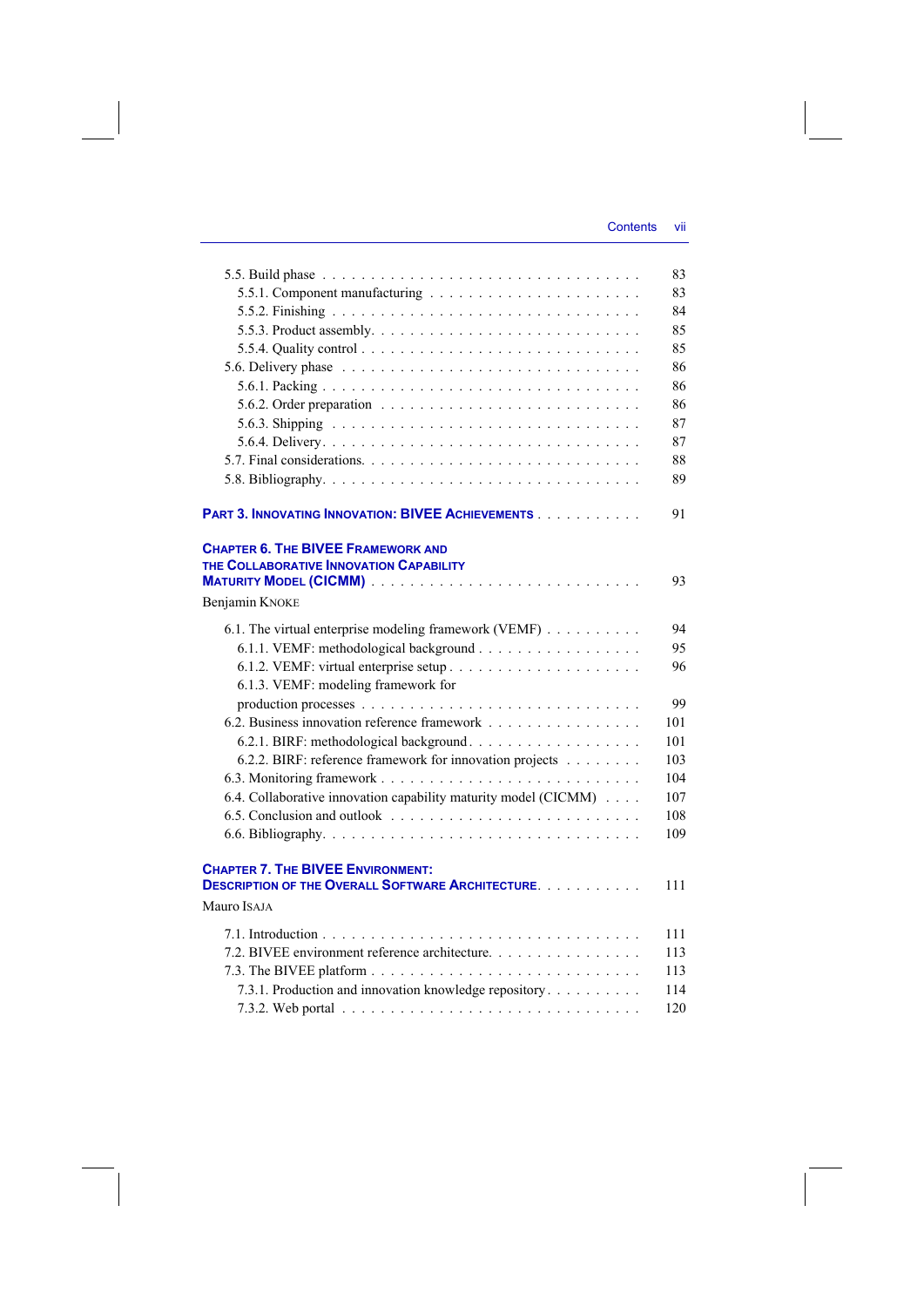## viii Enterprise Innovation

| 7.4. BIVEE application: the mission control room       | 122 |
|--------------------------------------------------------|-----|
| 7.5. BIVEE application: the virtual innovation factory | 123 |
|                                                        | 123 |
|                                                        | 123 |
|                                                        | 125 |
| Nesat EFENDIOGLU, Wilfrid UTZ and Robert WOITSCH       |     |
|                                                        | 125 |
|                                                        | 126 |
|                                                        | 126 |
|                                                        | 128 |
|                                                        | 129 |
| 8.2.4. Collecting feedback through the whiteboard      | 131 |
|                                                        | 132 |
|                                                        | 132 |
|                                                        | 133 |
|                                                        | 135 |
|                                                        | 139 |
|                                                        | 140 |
|                                                        | 141 |
| CHAPTER 9. THE VIRTUAL INNOVATION FACTORY              | 143 |
| <b>Francisco CALLE MORENO</b>                          |     |
|                                                        | 143 |
|                                                        | 143 |
|                                                        | 144 |
|                                                        | 144 |
| 9.3.2. Technology change                               | 145 |
|                                                        | 146 |
| 9.3.4. A more technical overview of the                |     |
|                                                        | 147 |
|                                                        | 150 |
|                                                        | 151 |
|                                                        | 153 |
|                                                        | 154 |
|                                                        | 156 |
|                                                        | 157 |
| 9.4. Connection with other BIVEE components            | 158 |
|                                                        | 159 |
|                                                        | 159 |
|                                                        |     |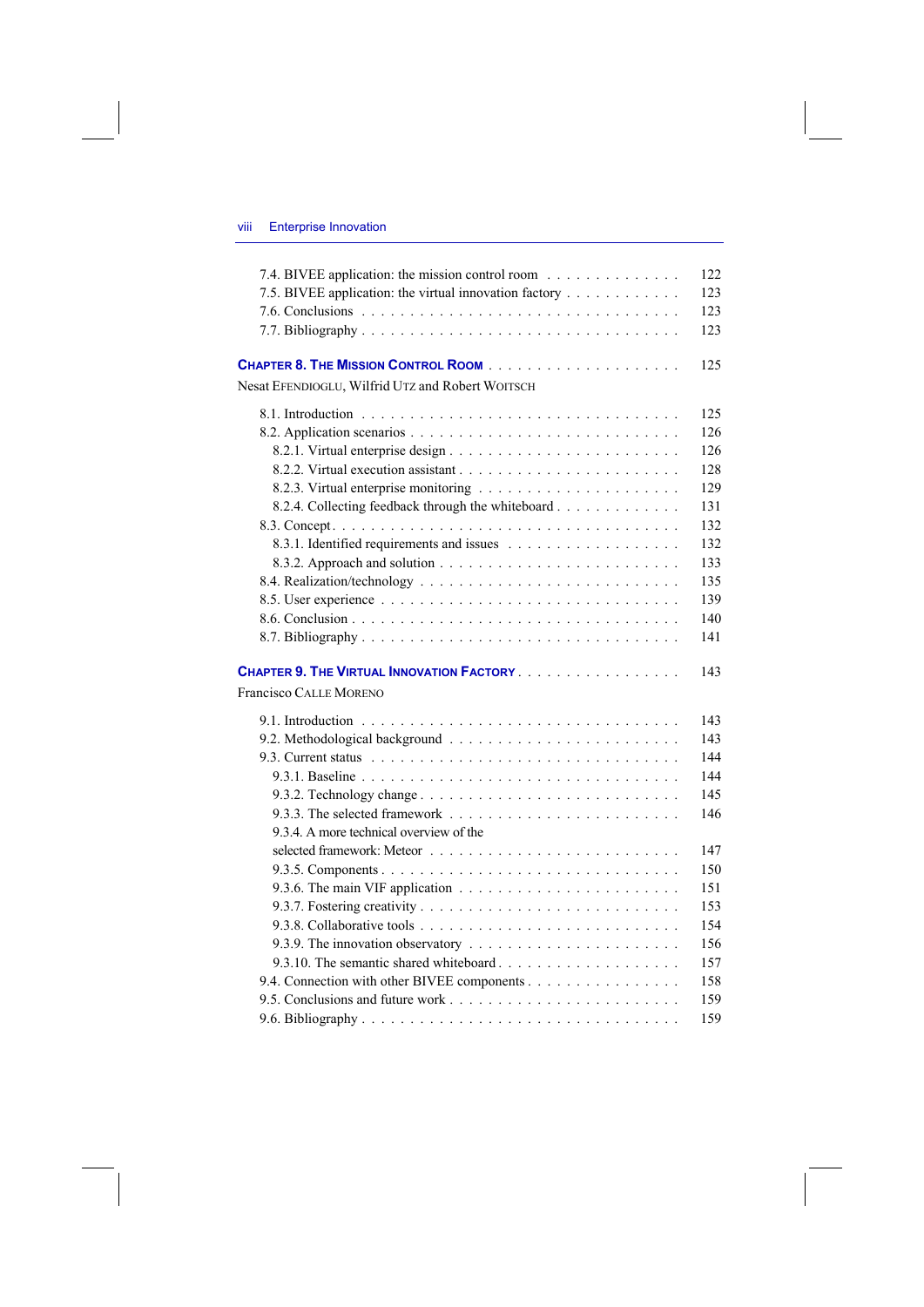| <b>Contents</b> | IX |
|-----------------|----|
|                 |    |

| <b>CHAPTER 10. THE PRODUCTION AND INNOVATION</b>        | 161 |
|---------------------------------------------------------|-----|
| Francesco TAGLINO and Fabrizio SMITH                    |     |
|                                                         | 161 |
|                                                         | 162 |
|                                                         | 163 |
|                                                         | 164 |
|                                                         | 165 |
|                                                         | 166 |
| 10.4. Domain ontology building methodology              | 170 |
|                                                         | 174 |
| 10.5.1. Ontology-based lifting of value production      |     |
|                                                         | 174 |
| 10.5.2. Ontology-based lifting of business innovation   |     |
|                                                         | 179 |
| 10.5.3. Application scenarios and main                  |     |
|                                                         | 180 |
| 10.6. Semantic enrichment of semantic media contents    | 181 |
| 10.6.1. Semantic search to foster idea creation         | 182 |
|                                                         | 183 |
|                                                         | 183 |
|                                                         | 184 |
|                                                         | 185 |
|                                                         | 186 |
|                                                         | 186 |
|                                                         |     |
| <b>CHAPTER 11. MONITORING INNOVATION AND</b>            | 189 |
| Claudia DIAMANTINI, Domenico POTENA and Emanuele STORTI |     |
|                                                         | 189 |
|                                                         | 191 |
| 11.3. Architecture of the performance monitoring        | 193 |
|                                                         | 194 |
| 11.4.1. Analysis of requirements and                    |     |
|                                                         | 194 |
|                                                         | 195 |
|                                                         | 198 |
|                                                         | 199 |
|                                                         | 199 |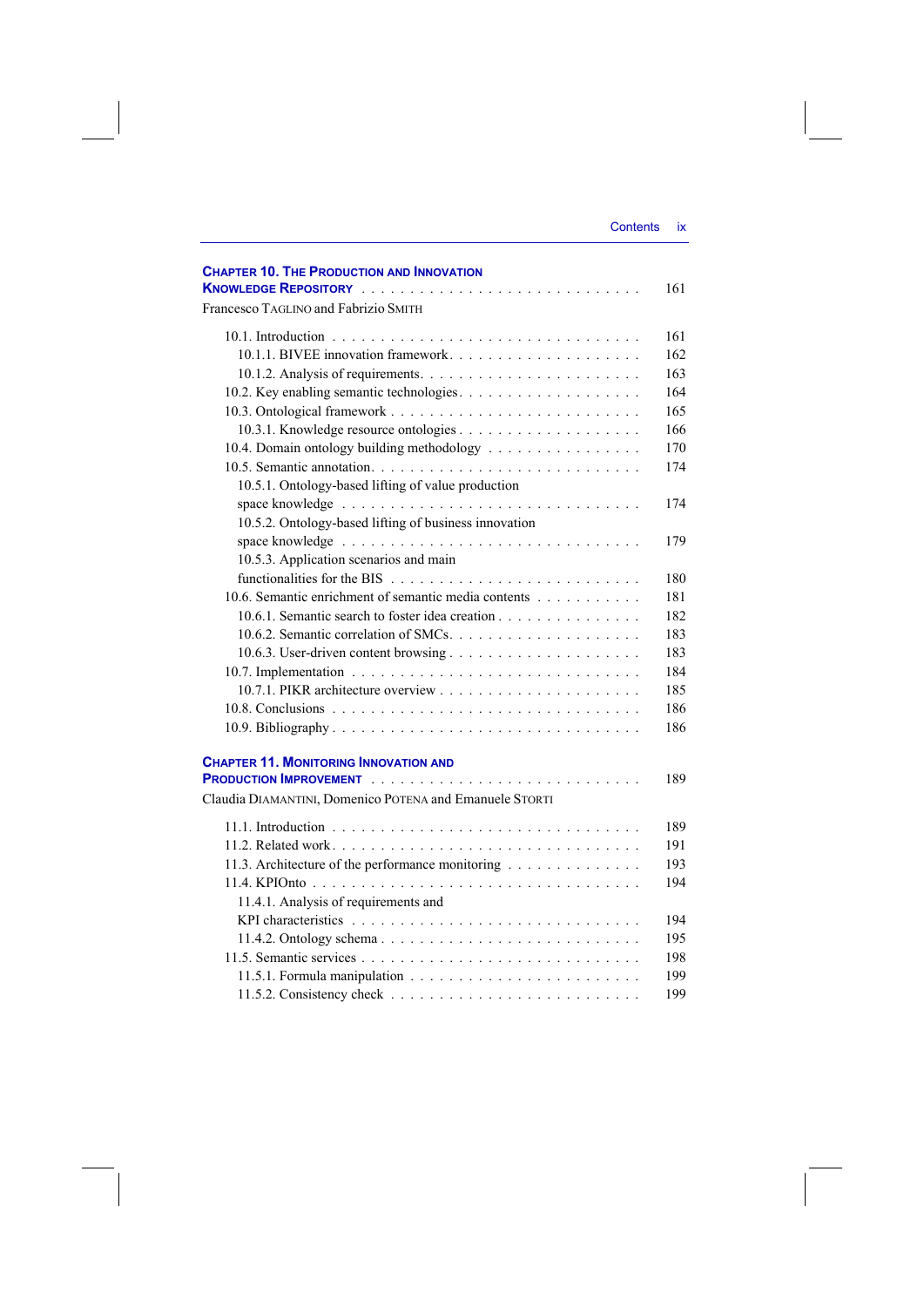## x Enterprise Innovation

|                                                    | 201  |
|----------------------------------------------------|------|
|                                                    | 201  |
| 11.6.2. Architecture of the semantic data handler. | 202  |
|                                                    | 205  |
|                                                    | 205  |
|                                                    | 207  |
|                                                    | 209  |
|                                                    | 210  |
| <b>CHAPTER 12. RAW DATA CONNECTION SERVICES</b>    |      |
|                                                    | 213  |
| Mauro ISAJA                                        |      |
|                                                    | 213  |
|                                                    | 2.14 |
|                                                    | 215  |
|                                                    | 220  |
|                                                    | 221  |
| 12.3. Semantic annotation and ETL                  |      |
|                                                    | 222  |
|                                                    | 224  |
|                                                    | 226  |
|                                                    | 229  |
|                                                    | 232  |
|                                                    | 232  |
| <b>PART 4. CONCRETE EXPERIENCE OF INNOVATION</b>   |      |
|                                                    | 233  |
| <b>CHAPTER 13. INNOVATION AND PRODUCTION</b>       |      |
| <b>IMPROVEMENT IN VIRTUAL ENTERPRISES:</b>         |      |
|                                                    | 235  |
| Anil PACACI, Ali Anil SINACI and Asuman DOGAC      |      |
|                                                    | 235  |
|                                                    | 235  |
|                                                    | 236  |
|                                                    | 237  |
|                                                    | 238  |
|                                                    | 239  |
|                                                    | 240  |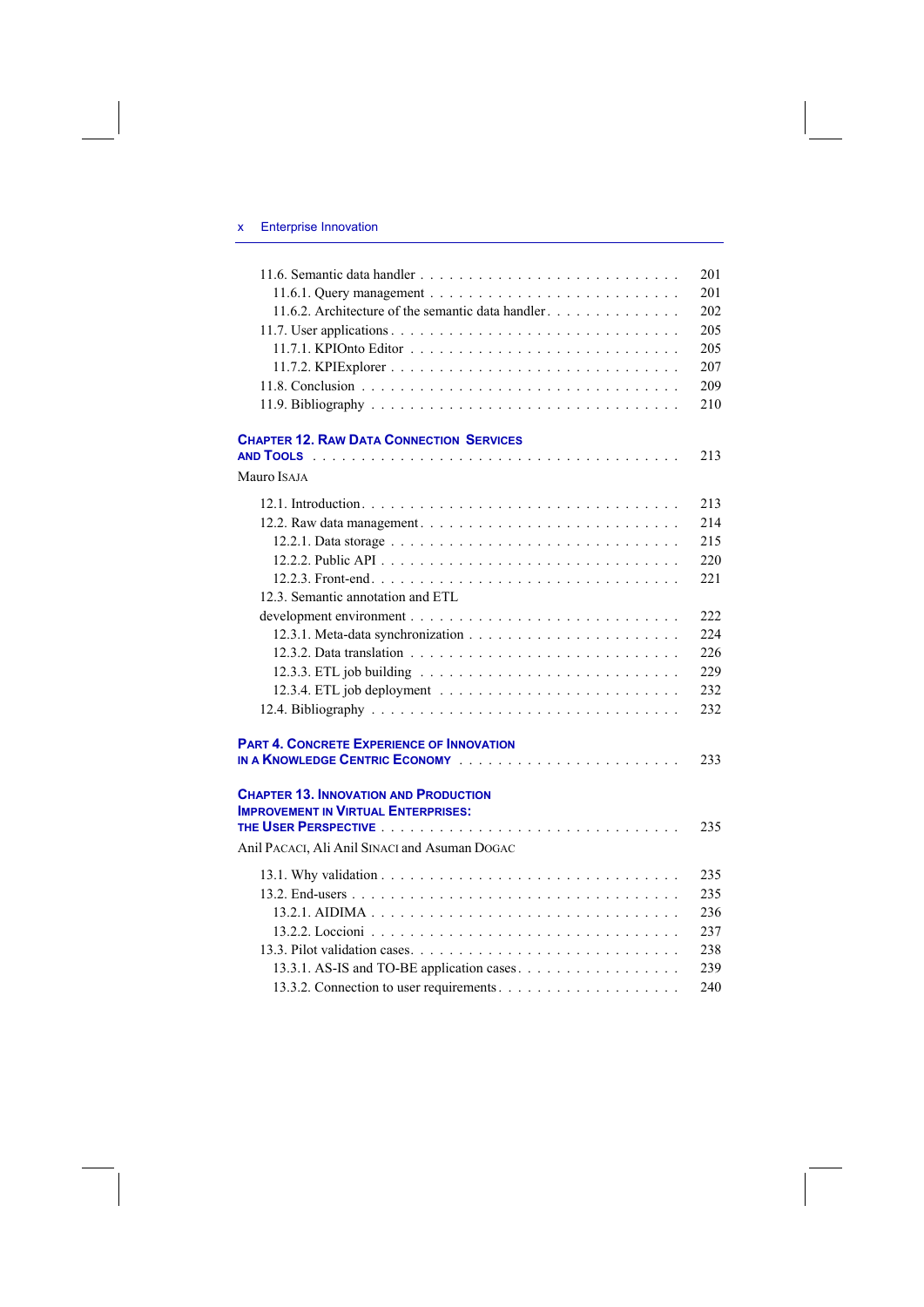### Contents xi

|                                                                                            | 243<br>243<br>245 |
|--------------------------------------------------------------------------------------------|-------------------|
| 13.5. Second Monitoring Campaign (SMC).                                                    | 248               |
|                                                                                            | 248               |
|                                                                                            | 251               |
|                                                                                            | 253               |
|                                                                                            | 255               |
|                                                                                            |                   |
| <b>CHAPTER 14. A METHODOLOGY FOR THE SETUP</b><br>OF A VIRTUAL INNOVATION FACTORY PLATFORM | 257               |
| Cristina CRISTALLI, Daniela ISIDORI and Isabella TERZONI                                   |                   |
|                                                                                            | 257               |
| 14.2. Innovation knowledge flow, storage and monitoring                                    |                   |
|                                                                                            | 259               |
|                                                                                            | 260               |
| 14.4. KPI selection and BIVEE platform prototype.                                          | 262               |
|                                                                                            | 263               |
|                                                                                            | 264               |
|                                                                                            |                   |
|                                                                                            |                   |
| Fernando GIGANTE VALENCIA                                                                  | 265               |
|                                                                                            |                   |
|                                                                                            | 265               |
|                                                                                            | 266               |
|                                                                                            | 271               |
|                                                                                            | 276               |
|                                                                                            | 276               |
| 15.4.2. Definition of processes                                                            | 278               |
|                                                                                            | 279               |
|                                                                                            | 280               |
|                                                                                            | 281               |
|                                                                                            | 281               |
|                                                                                            | 282               |
| 15.5.4. Process modeling                                                                   | 282               |
| 15.6. Improvements in the BIVEE environment                                                | 283               |
|                                                                                            | 284               |
|                                                                                            | 285               |
|                                                                                            | 285<br>286        |